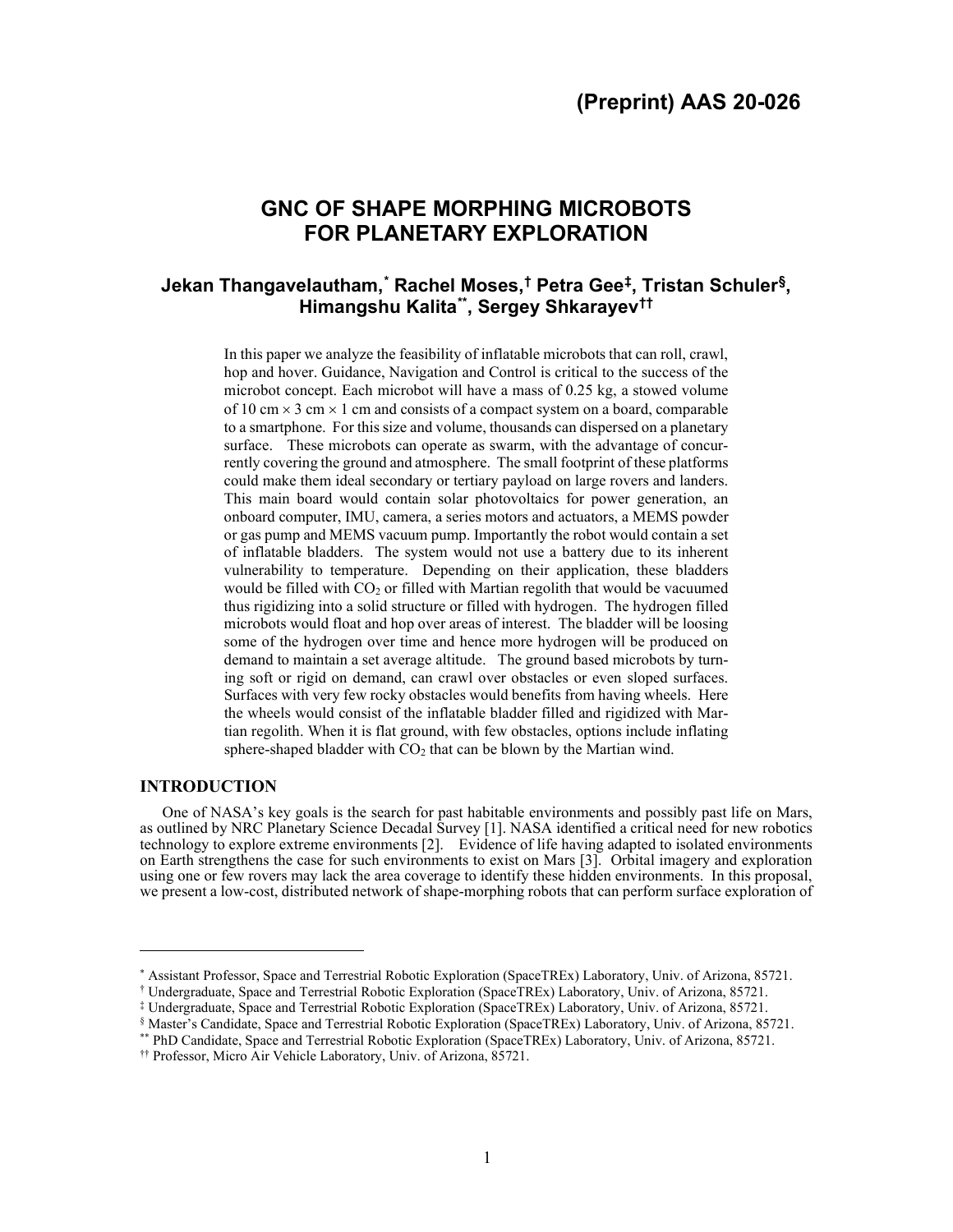rugged environments. These robots utilize inflatables filled with regolith and can vary their softness enabling them to crawl/grasp over obstacles including slopes, ridges and cliffs.

In this concept (**Figure 1**), each robot would have a mass of 0.25 kg, a stowed volume of 9 cm  $\times$  3 cm  $\times$ 1 cm (similar to a chocolate bar) and consists of a compact system on a board, comparable to a smartphone. For this size and volume, thousands can dispersed on a planetary surface and atmosphere. This main board would contain solar photovoltaics for power generation, an onboard computer, IMU, camera, a series motors and actuators, a MEMS powder or gas pump and MEMS vacuum pump. Importantly the robot would contain a set of inflatable bladders. The system would not use a battery due to its inherent vulnerability to temperature. Depending on their application, these bladders would be filled with CO<sub>2</sub>, filled with Martian regolith that would be vacuumed thus rigidizing into a solid structure or even  $H_2$  to float in the atmosphere. The hydrogen filled microbots would operate as aero-bots that would slowly traverse the atmosphere and take overhead images of hard to reach terrain on Mars. Some of hydrogen will leak from the bladders over time and hence hydrogen will need to be produced on demand. By turning soft or rigid on demand, the robots can crawl over obstacles or even sloped surfaces [\[4-](#page-9-3)[5\]](#page-9-4). This rigidizing process would be used to produce robots of various preset shapes depending on the surface environment. Surfaces with very few rocky obstacles would benefits from having wheels. Here the wheels would consist of the inflatable bladder filled and rigidized with Martian regolith. When it is flat ground, with few obstacles, options include inflating sphere shaped bladder with  $CO<sub>2</sub>$  that can be blown by the Martian wind.

The primary technical challenge for this concept lies with overall miniaturization and integration of the system components such as the inflatables into a small package suited for a planetary environment. A secondary challenge is thermal control to ensure all critical electronic components remain within a temperature of -40 °C to +60 °C. Control of tens to hundreds of robots to perform exploration have already been demonstrated in a laboratory setting [\[10-](#page-9-5)[11,](#page-9-6) 20]. The potential for scaling up to thousands of robots is possible with a new of class of robust, decentralized, neuromorphic algorithms that require minimal computer hardware. The big advantage is the mass and volume savings possible by utilizing Martian resources either regolith, the atmospheric  $CO_2$  in-situ or production of  $H_2$  in-situ. The flying/floating microbots are naturally positioned to have low mass.

 Our preliminary studies suggest 70 % launch mass savings if regolith were utilized. While this is not significant for a single miniature 0.25 kg robot, this can lead to 4-fold launch cost savings when scaled to 1,000 robots. Even more impressive is the new capabilities it can bring, enabling these robots to climb, crawl and fly. This is an important advantage for long duration mission, where there is significant need to have improvised tools and capabilities to address unexpected conditions. Knowing the rock distribution and obstacles in a particular area, it may be possible to inflate into place the right sized wheels or sphere to traverse these obstacles. When the rock field is too dense, it may make sense to fly over the obstacle field to get to the next terrain. Even more interesting is the possibility of inflating a spare wheel, a spare flying bladder or spare part when a critical component is damaged or destroyed.

In the following paper we analyze the initial feasibility of the microbot concept, particularly Guidance, Navigation and Control (GNC) and the potential for networks of tens or hundreds of robots for performing area coverage and exploration. In the next section we report on related work on inflatables and their use in space exploration. In the following section, we present the system concept of a chocolate bar-sized robot deploying into a ground robot with wheels, a spherical robot or a flying aerobot. This is followed by a section analyzing subsystem feasibility and discussion of the concept followed by conclusions.

### **RELATED WORK**

Advancing inflatable robots enable shape morphing capabilities that can position these systems to operate on the ground and atmosphere of an off-world environment. Aside from traditional wheel-based designs, dynamic hopping designs have also been explored recently. Some of these hopping rovers use mechanical hopping, which utilizes a spring mechanism, creating a direct reactive force to push the robot from the surface. However, even with a spring-loaded mechanism, it is difficult for the robots to maneuver accurately around objects. The inflatable shape morphing bots currently being developed will be able morphing bots currently being developed will be able Figure 1: JPL's Inflatable rover concept travers-<br>to use a regulated amount of regolith to fill the the meaned planetary environment.



**ing rugged planetary environment.**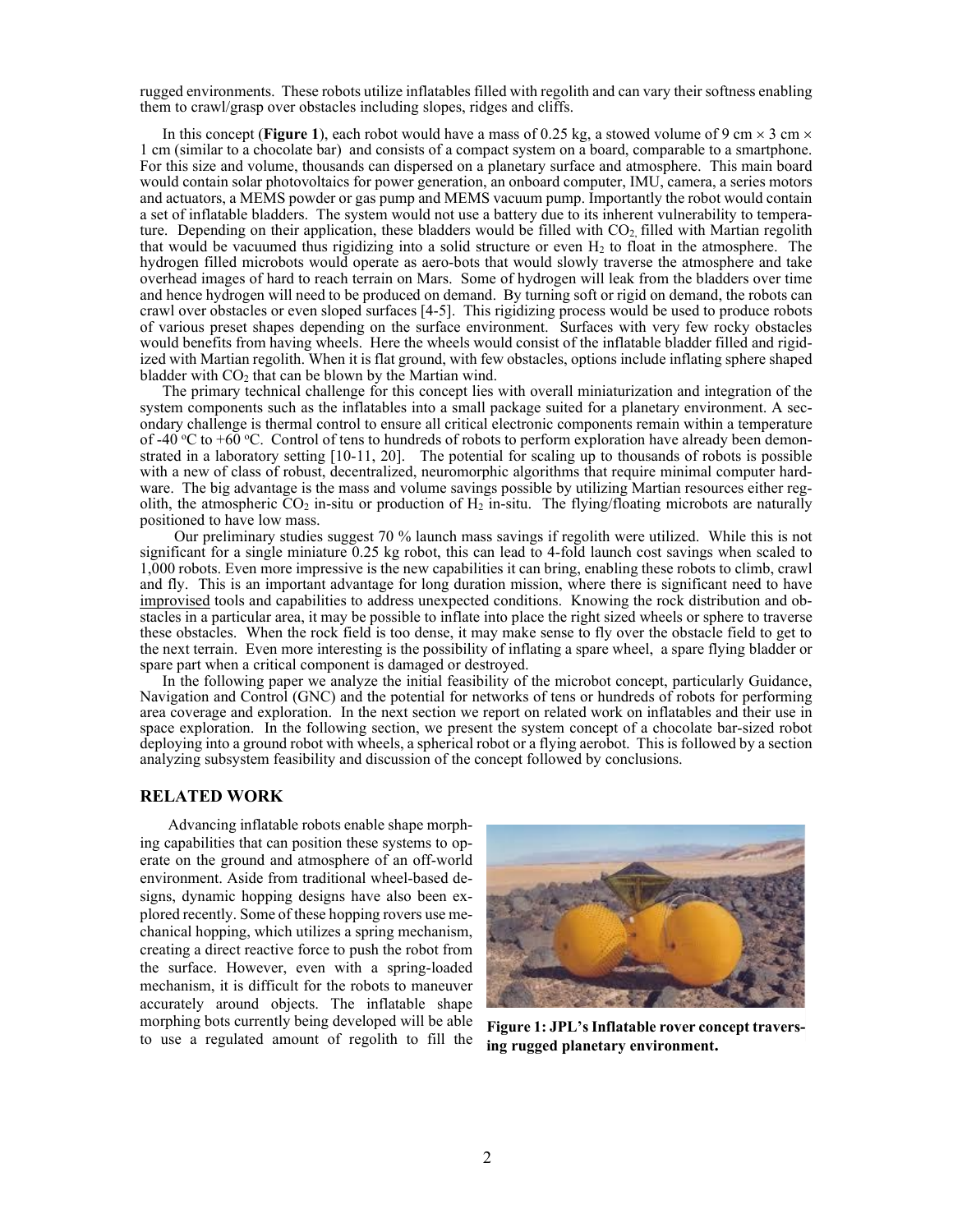inflatable hemispheres to maneuver around obstacles and rugged terrain environments. The inflatables can also use lighter than atmosphere gases such as hydrogen to simply fly/float over large obstacles fields. There is also the potential for the robots to use the combination of ballast and lighter than atmosphere gases to perform long duration hops.

These proposed inflatable, shape-morphing microbots follow an illustrious history of other inflatable systems playing critical parts in off-world exploration. For example, the first planetary balloon flew on the Soviet Vega mission in December of 1984 [14]. Each spacecraft deployed a 1500 kg descent module towards Venus, and the main spacecraft were retargeted toward Comet Halley, in June of 1985. The descent modules separated into two parts, the lander and the balloon package. The Vega 1 balloon lasted about 56 minutes and the Vega 2 balloon transmitted data for 46.5 hours. However, both landers reached the surface and successfully returned data about the Venusian atmosphere and soil composition.

Since then, several other inflatable robots have been proposed and/or developed for planetary and asteroid exploration. One of these being the AMIGO (Asteroid Mobile Imager and Geologic Observer) designed by UA SpaceTREx. AMIGO [15] is a low-cost version of the SphereX spherical robot [13]. The Hedgehog robot is another concept intended to explore low-gravity environments and uses reaction wheels to hop [16]. AMIGO uses low-cost electronics and importantly an inflatable for mobility, communications [17] and tracking. AMIGO is a semi-inflatable robot designed to operate in a swarm to characterize an asteroid surface. Upon descent, the robot inflates from its 1U state. The inflatable component of the AMIGO design is pivotal to the multi-functionality of the robot since it also addresses the issue of tracking a small lander of the surface of an asteroid and allows for a 1U stowed state within a mother spacecraft.

Other examples of inflatables robots include the 3-wheeled JPL inflatable rover. The rover can attain a large size relative to this stowed volume, enabling it to roll over obstacle fields [18]. In addition, it has a large inflatable communications antenna for transmitting high-resolution images and sensor data. It is unclear how much control authority was possible with the three wheeled inflatable rover. Another robot is the tumbleweed robot that consist of a single inflated sphere, with a system to dynamically move the center of mass. This permits controlled rolling. It is important to note that the inflatable rovers have the potential traverse over obstacle fields and explore high-priority targets on Mars for very little payload footprint. In our concept, we exploit the swarm collective organization to deploy tens to thousands of inflatable robots that can cover wide swathes of the surface of an off-world environment for low-cost.

## **THE MICROBOT SYSTEM - ROVER**

In this concept (Figure 2), each robot would have a mass of 0.25 kg, a stowed volume of 9 cm  $\times$  3 cm  $\times$ 1 cm and consists of a compact system on a board, comparable to a smartphone. Earlier concepts of a microbot was rigid and lacks some of the advantages described here [7, 8]. Up to 27 of these microbots are stowed into vertical racks inside a 1U CubeSat sized deployer. For this size and volume, hundreds can be dispersed on a planetary surface.



**Internal View** 

**Inflated Ball Configuration** 

**Figure 2. (Left) Microbot Stowed Configuration. (Right) Deployed configurations.**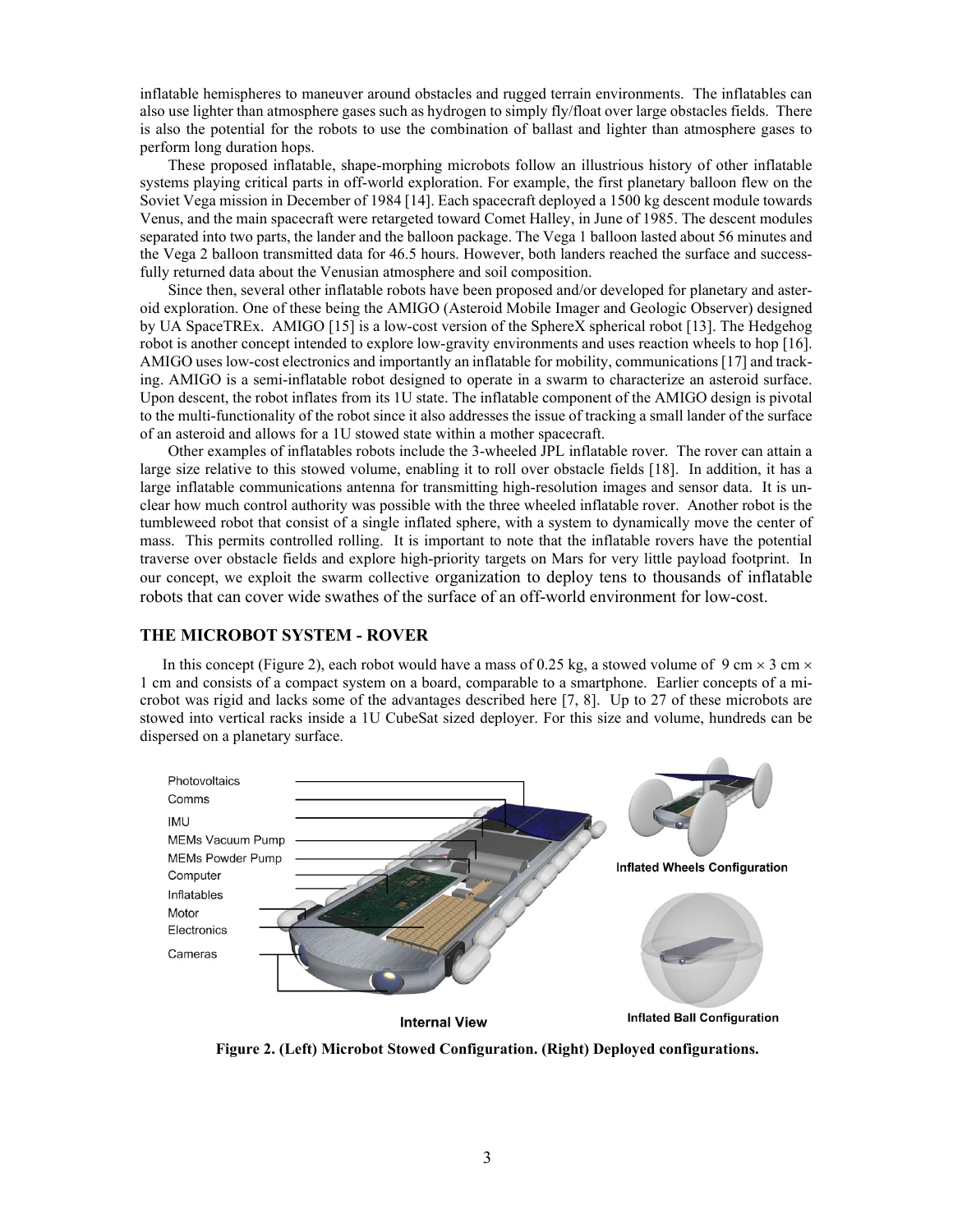Swarms of these robots could form large structures including communication antennas [11], weather networks and seismic stations. This main board would contain solar photovoltaics for power generation, an onboard computer, IMU, camera, a series motors and actuators, a MEMS powder or gas pump and MEMS vacuum pump. Importantly the robot would contain a set of inflatable bladders.

The system would not use a battery due to its inherent vulnerability to temperature. Depending on their application, these bladders would be filled with lunar regolith that would be vacuumed thus rigidizing into a solid structure. By turning soft or rigid on demand, the robots can crawl over obstacles or even sloped surfaces [\[4](#page-9-3)[-5\]](#page-9-4). Surfaces with very few rocky obstacles would benefits from having spherical body. Here the spherical body would consist of the inflatable bladder filled and rigidized with lunar regolith.

The primary technical challenge for this concept lies with overall miniaturization and integration of the system components such as the inflatables into a small package suited for a planetary environment. A secondary challenge is thermal control to ensure all critical electronic components remain within a temperature of -150 °C to  $+120$  °C. Control of tens to hundreds of robots to perform exploration have already been demonstrated in a laboratory setting [\[10-](#page-9-5)[11\]](#page-9-6). The big advantage is the mass and volume savings possible by utilizing lunar resources such as regolith. Our preliminary studies suggest 70 % launch mass savings if regolith were utilized. While this is not significant for a single robot, this can lead significant saving when scaling to 100s of robots (Table 1).

Even more impressive is the new capabilities it can bring, enabling these robots to climb and crawl. This is an important advantage for long duration mission, where there is significant need to have improvised tools and capabilities to address unexpected conditions. Knowing the rock distribution and obstacles in a particular area, it may be possible to inflate into place the right sized sphere to traverse these obstacles. Thanks to this inflation system, significant launch costs could be reduced at the end of a mission. It is presumed launch cost to the lunar surface is \$1,000,000/kg.

| Configuration     | Stowed<br>Mass [kg] | Deployed<br>Mass [kg] | #   | Launch Cost Savings |
|-------------------|---------------------|-----------------------|-----|---------------------|
| Inflatable System | 0.44                | 1.35                  | 100 | \$100 million       |
| Rigid System      | $\overline{.}35$    | 1.35                  | 100 | -                   |

**Table 1. Cost Savings from Inflatable Deployment of Ground Robots**

## **THE MICROBOT SYSTEM - HOVERING AEROBOT**

A second configuration of microbots considered is an aerobot. Each aerobot is 0.25 kg and has a stowed volume of 9 cm  $\times$  3 cm  $\times$  1 cm would contain nearly 8 grams of H<sub>2</sub> to inflate a balloon that would enable the microbot to hover/float above ground. The hydrogen is stored in the form of lithium hydride (LiH) and water (H2O). When mixed together, the reaction releases hydrogen gas:

$$
LiH + H_2O \rightarrow H_2 + LiOH \tag{1}
$$

The aerobot would inflate to 13  $m<sup>3</sup>$  in the Martian atmosphere sufficient to lift the full 0.25 kg mass of the system. Presuming 10% of the hydrogen is lost through permeation from the bladder membrane, there is sufficient  $H_2$  to allow the vehicle to float continuously for  $90+$  sols.

The aerobot will be powered using solar power, receiving up to 0.5 W during daytime and approximately 5 Whr of electrical energy per sol. Electrical energy will be required to power all the onboard electronics, sensors and UHF communications. In addition, the aerobot will power an onboard pump that will regulate control of  $H_2$  volume within the bladder. The regulation of  $H_2$  volume will be used to control altitude of the aerobot in the Martian atmosphere. Additionally, the  $H_2$  gas can be heated using sunlight. The inflatable membrane will consist of Mylar which is resistant to hydrogen leakage and carbon nano-particles that collect sunlight and turn it into heat at 99% efficiency [19].

When the aerobot needs to gently land or lower altitude just above ground, it will pump some of the  $H_2$ gas back into an aluminum storage tank. Furthermore, the aerobot could perform gentle hopping maneuvers and pitch maneuvers by constantly controlling volume of  $H_2$  in its inflatable bladder using an onboard pump. Roll and yaw control will be possible using a single thrust vectored electrical propeller system.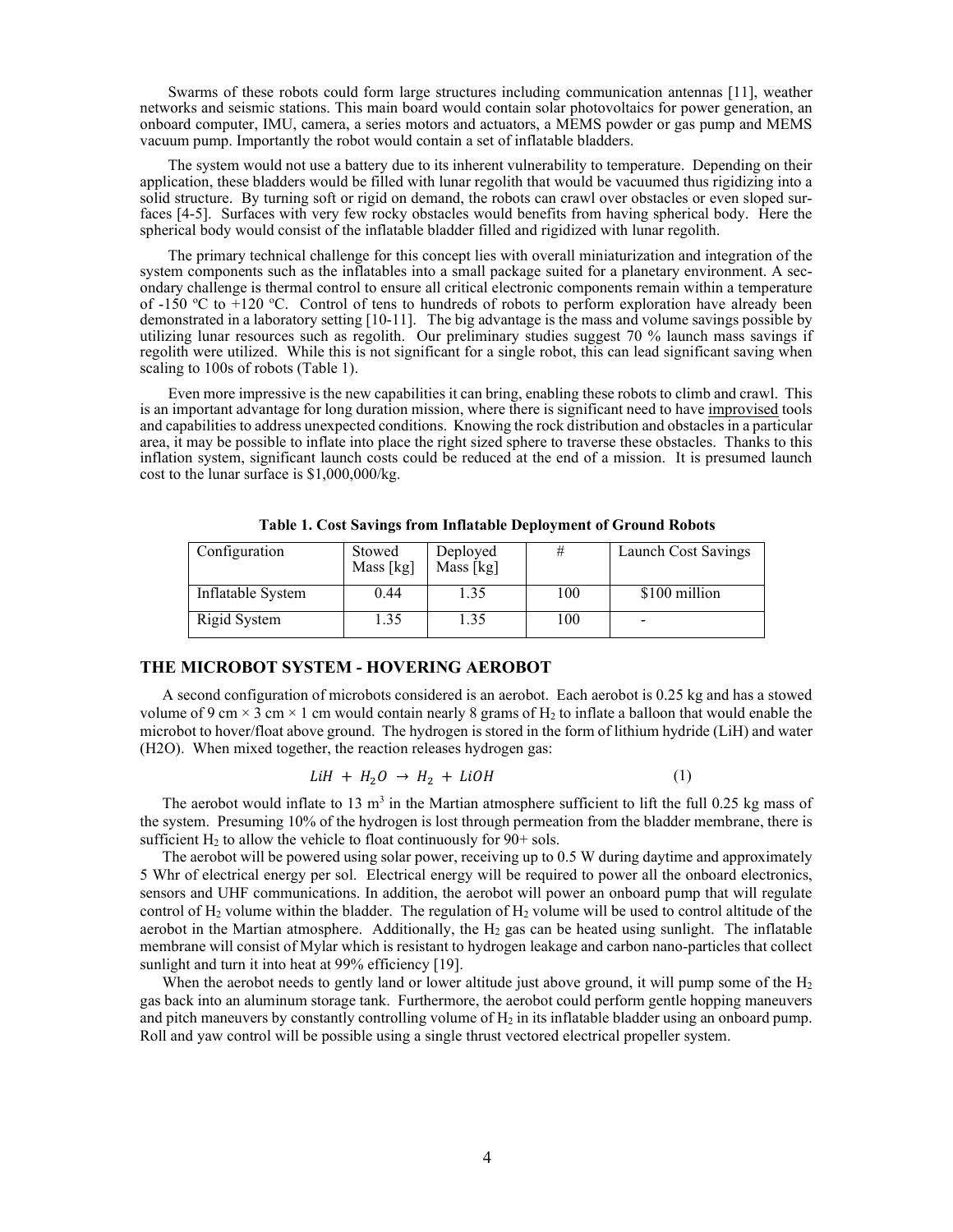| Mass                  | $0.25$ kg                        |  |  |
|-----------------------|----------------------------------|--|--|
| <b>Stowed Volume</b>  | 9 cm $\times$ 3 cm $\times$ 1 cm |  |  |
| Deployed Volume       | $13 \text{ m}^3$                 |  |  |
| Power In (Solar)      | 0.5 W (daytime)                  |  |  |
| Flight                | <b>Buoyant Gas</b>               |  |  |
| <b>Buoyant Gas</b>    | H <sub>2</sub>                   |  |  |
| <b>Mission Life</b>   | $90+$ sols                       |  |  |
| Buoyant Gas Lost /Sol | 10%                              |  |  |
| Gas Storage           | LiH, $H_2O - 100 g$              |  |  |
| Max velocity          | $1 \text{ m/s}$                  |  |  |

**Table 2. System Specifications of the Aerobot**



**Figure 3. Aerobot Sketch**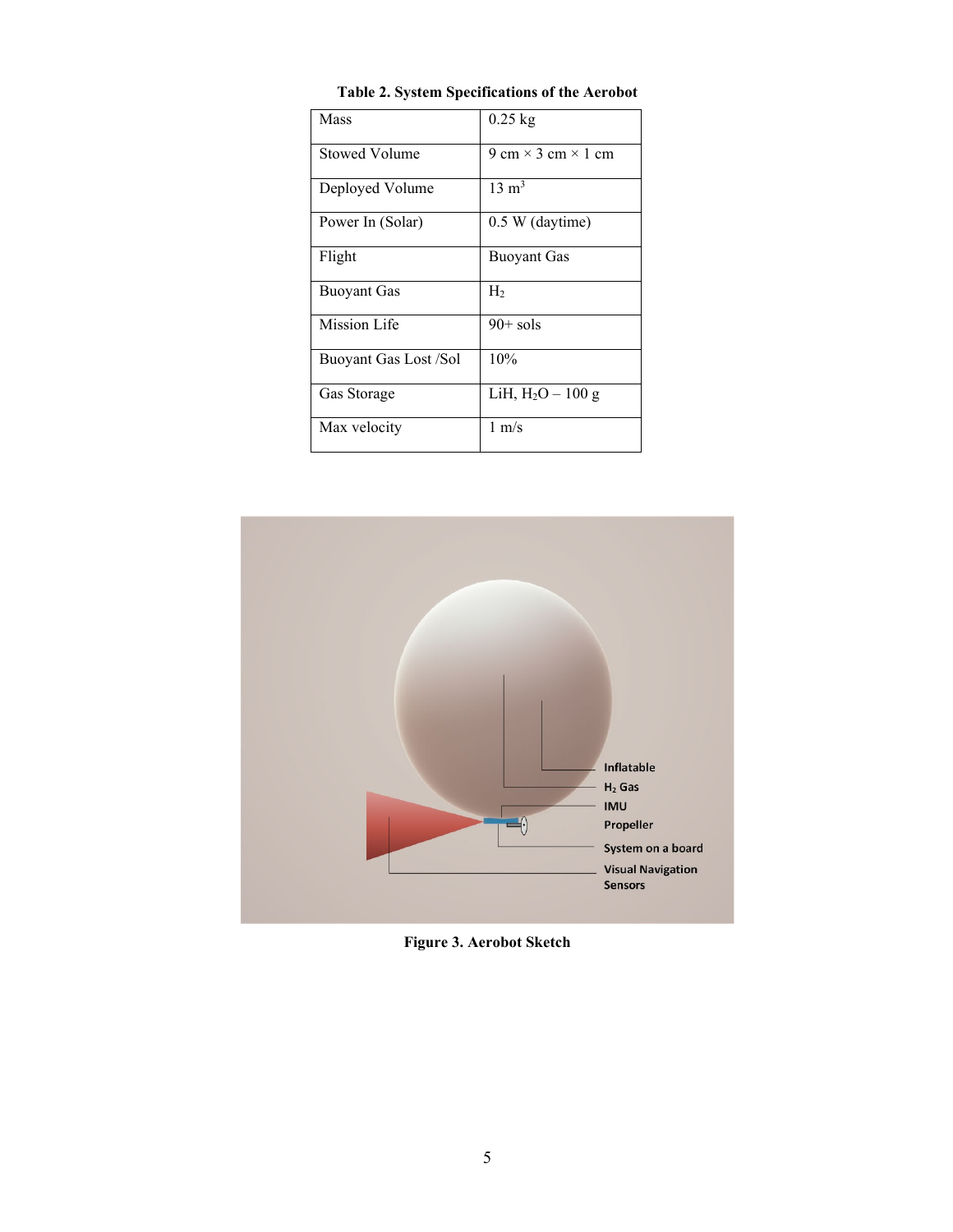#### **NETWORK EXPLORATION**

In this following section we describe strategies to enable network exploration using a swarm of microbots [12]. The lunar and Martian surface is scattered with fragments of rocks and large boulders. These objects maybe dangerous obstacles for the microbots. A key requirement is to avoid them. So, the system of multiple microbots deployed on the lunar or Martian surface are required to avoid obstacles, while maximizing area coverage. A third requirement is that the microbots maintain multiple communication links so that acquired science data may be communicated effectively to a mothership.

In this section, we describe an algorithm developed to distribute a fleet of *N* Microbots on the lunar surface and Martian surface (Table 3). For the lunar surface it is possible to use the ground robot configurations. While on Mars it is possible to use the ground robots and aerobots. We use the concept of virtual forces to repel each lander from the rest of the fleet.

#### **Table 3. Pseudo-code for area coverage maximization using a fleet of lander.**

**Algorithm**: Maximize coverage for multiple landers

**Require**: Initial position, orientation for all landers *i= 1 to N*;

- 1. Compute the Euclidean distance between each lander;
- 2. Compute the degree *D* for each lander based on the communication range  $(R<sub>c</sub>)$ ;
- 3. Compute the Euclidean distance between each lander and its neighboring obstacle;
- 4. **for**  $k = 0$  to  $K$  **do**
- 5. **for**  $i = 1$  to  $N$  do
- 6. Compute the net force on lander *i*, according to  $(8) - (11)$ ;
- 7. **end for**
- 8. **for**  $i = 1$  to  $N$  **do**
- 9. **for**  $t = 0$  to  $k+1$  **do**  Move each lander *i* according to (12)  **end for**
- 10. At  $t = k+1$ , compute the new
- 11. Euclidean distances and degree *D*;  **end for**
- 12. **end for**

The microbots are all identical and operate in a distributed fashion without relying on a single surface asset. They have equal sensing range  $(R_s)$  and equal communication range  $(R_c)$ . Each robot can communicate its location and orientation to its neighbors and has navigation sensors to locate and characterize obstacles.

In our area coverage algorithm [12], the microbots interact with each other through a combination of global repulsion combined with local, limited attraction. The repulsion and attraction are achieved using a concept called *virtual forces* that we simulate to enable collective control over the microbots. The modelled *virtual forces* used to position the microbots are of three kinds:  $F_{cov}$ ,  $F_{com}$  and  $F_{obs}$ .  $F_{cov}$  causes the microbots to repel each other to maximize the sensing range of the target area, *Fcoms* constrains the degree of communication links for each lander by attracting microbots (locally) when they are on the verge of losing connection. *Fobs* causes the microbots to move away from neighboring obstacles [12]. Considering a network of *N*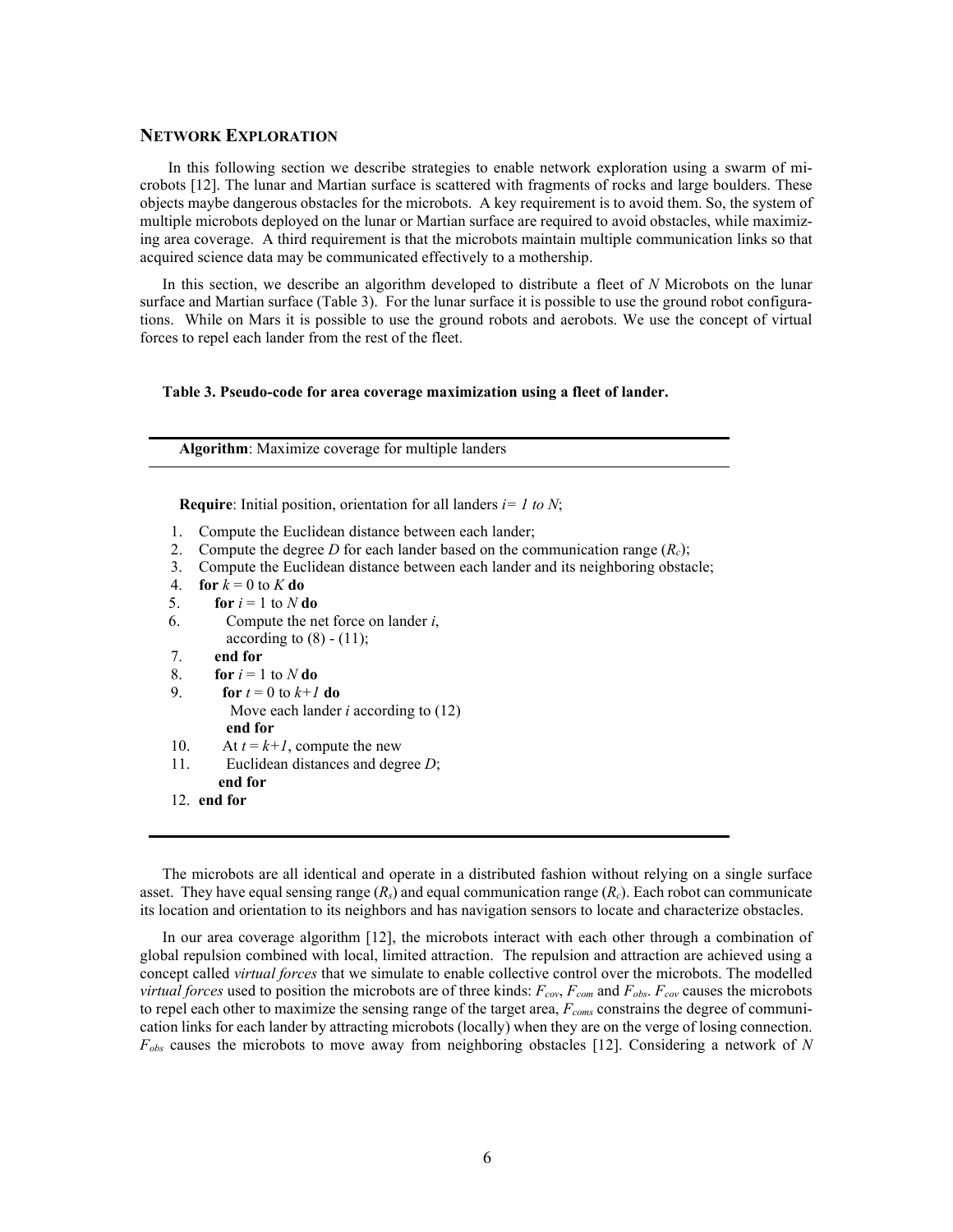microbots 1, 2, 3… N with positions  $r_1$ ,  $r_2$ ,  $r_3$ ,  $r_4$ , respectively and  $||r_{ij}||$  representing the Euclidean distance between microbots *i* and *j*,  $F_{cov}$  and  $F_{coms}$  are defined in (2) and (3) respectively:

$$
F_{cov}(i,j) = \left(\frac{c_{cov}}{\|r_{ij}\|}\right) \left(\frac{r_i - r_j}{\|r_{ij}\|}\right) \tag{2}
$$

$$
F_{com}(i,j) = \begin{cases} \left(-C_{com} ||r_{ij}||\right) \left(\frac{r_i - r_j}{||r_{ij}||}\right) & \text{if degree} < D\\ 0 & \text{otherwise} \end{cases} \tag{3}
$$

Similarly, for *L* obstacles *1, 2, 3… L* with positions *r1, r2, r3… rL* respectively and **||***ril***||** representing the Euclidean distance between lander *i* and obstacle *l*, *Fobs* is defined as follows.

$$
F_{obs}(i,l) = \left(\frac{c_{obs}}{\|r_{il}\|}\right) \left(\frac{r_i - r_l}{\|r_{il}\|}\right) \tag{4}
$$

Where, *Ccov*, *Ccom* and *Cobs* are the force constants and the net force experienced by lander *i* can be expressed as follows:

$$
F(i) = \sum_{j=1, j \neq i}^{N} (F_{cov}(i, j) + F_{com}(i, j)) + \sum_{k=1}^{L} F_{obs}(i, k)
$$
 (5)

The equation of motion for lander *i* can then be formulated as:

$$
m_i \frac{d^2 r_i}{dt^2} + \mu_i \frac{dr_i}{dt} = F(i)
$$
\n<sup>(6)</sup>

Where,  $m_i$  is the mass and  $\mu_i$  is the damping factor of lander *i*. When the distance between two microbots tends to zero,  $||F_{cov}|| \rightarrow \infty$  to avoid collisions. When the degrees of connection between a lander and neighbor is less than *D*,  $||F_{com}|| > 0$  to prevent loss of connection. Similarly,  $||F_{obs}|| \to \infty$  when the distance between a lander and an obstacle tends to zero to avoid collisions.

For simulation of the stated algorithm, we considered 40 microbots deployed at random positions inside a square test area. Each lander has a communication range,  $R_c = 5$  units and sensor range,  $R_s = 2.5$  units. The target area consists of obstacles of random sizes at random positions. The 40 microbots must move in the 2- D space in such a way that it maximizes the coverage area, avoiding collision with each other and the obstacles and maintaining a degree of communication links, *D* = 3. Figure 4 shows the lander positions at different times. The microbots disperse to maximize distance while maintaining a communication link between two neighbors. The red dots are the obstacles, black dots the microbots and the lines connecting them are the active communication links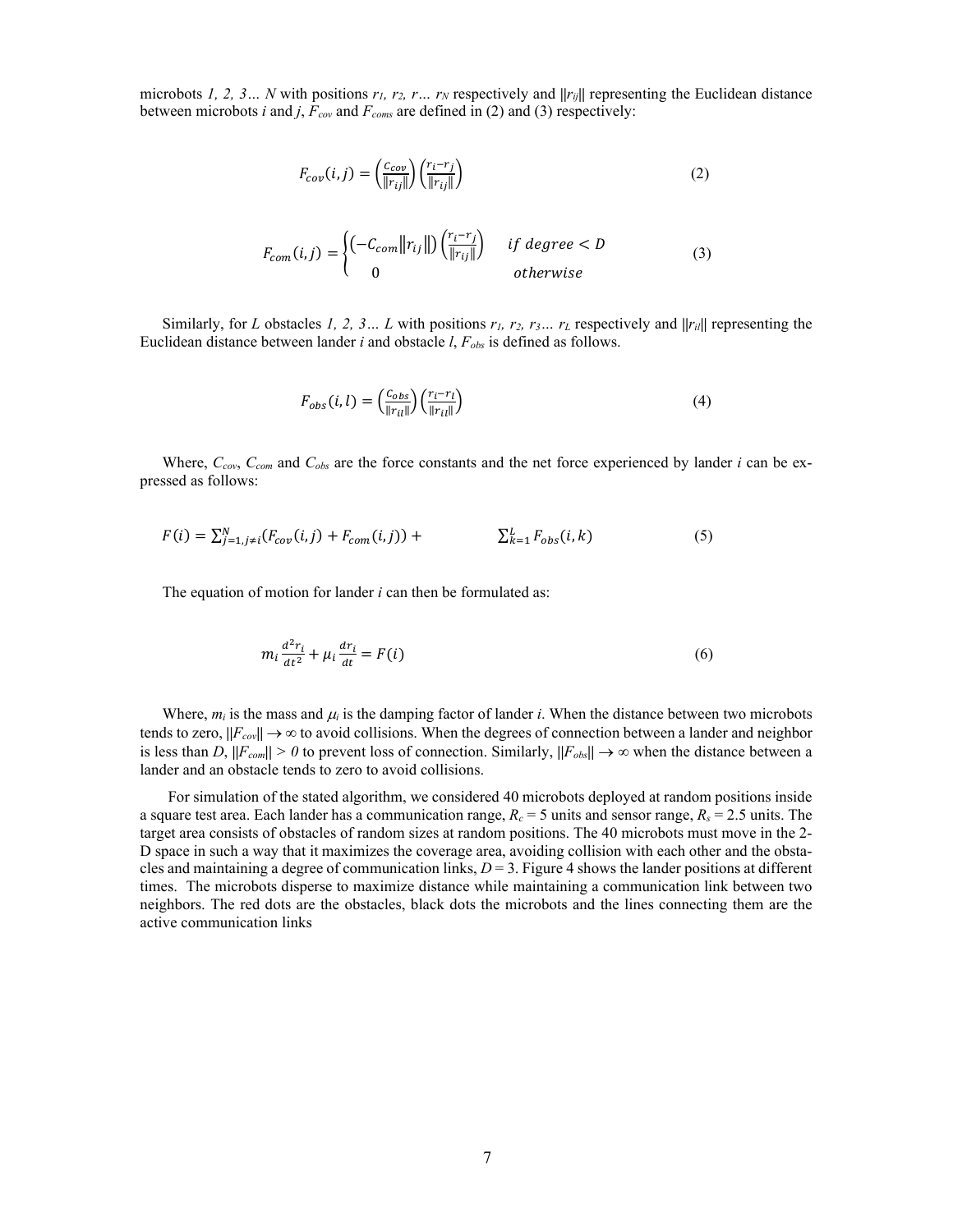

**Figure 4. Simulation of a system of 40 Microbots at timestep 0, 15, 30, 60, 100 and 200.**

Figure 5 shows the variation of the coverage area with time for different values of  $D = 2,3,4,5$ , and 6. The swarm of microbots can provide unique and very detailed measurements of a spacecraft impacting onto the asteroid surface. Figure 6 shows a second simulation of a swarm of robots being simulated to repel a target area and form 'donut' around the area. This will enable the swarm to track and record the impact event and collect data from multiple viewpoints. The red dots are the obstacles and the black dots are the microbots. The microbots were placed randomly on the target area and the impact event is supposed to take place at coordinates (3, -1). Each lander positions itself to be at a safe distance from the target impact site, while avoiding obstacles.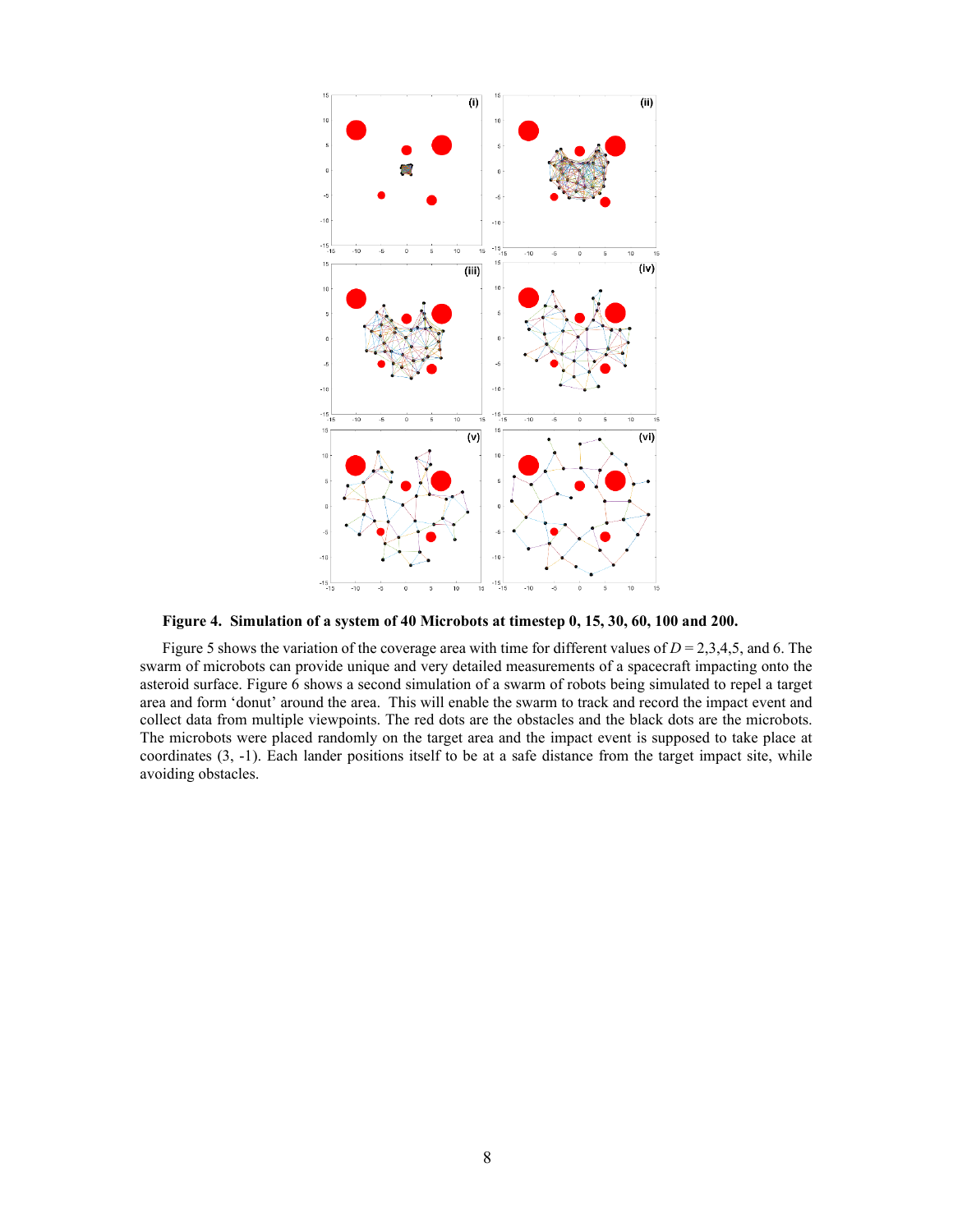

**Figure 5. Area coverage by a swarm of 40 robots with respect to settling timesteps.**



**Figure 6. Simulation of a system of 40 microbots commanded to avoid a target impact site at 0, 50, 100 and 150 timesteps.**

These results show that we can organize swarms of microbots into predetermined patterns (such as donuts) to monitor ground events. In addition, we can use this technique enable maximum area coverage taking into account constraints of multiple communication links.

As depicted in Figure 4, 5 and 6 these inflatable shape morphing bots can deploy in multiples from a CubeSat, creating a swarm which will maximize their return and minimize cost. Our future analysis, points towards the feasibility of such systems being distributed in large numbers on planetary surfaces while conforming to CubeSat design specifications. The results of our present work will provide insight into the structural dependability and lead to prototype development.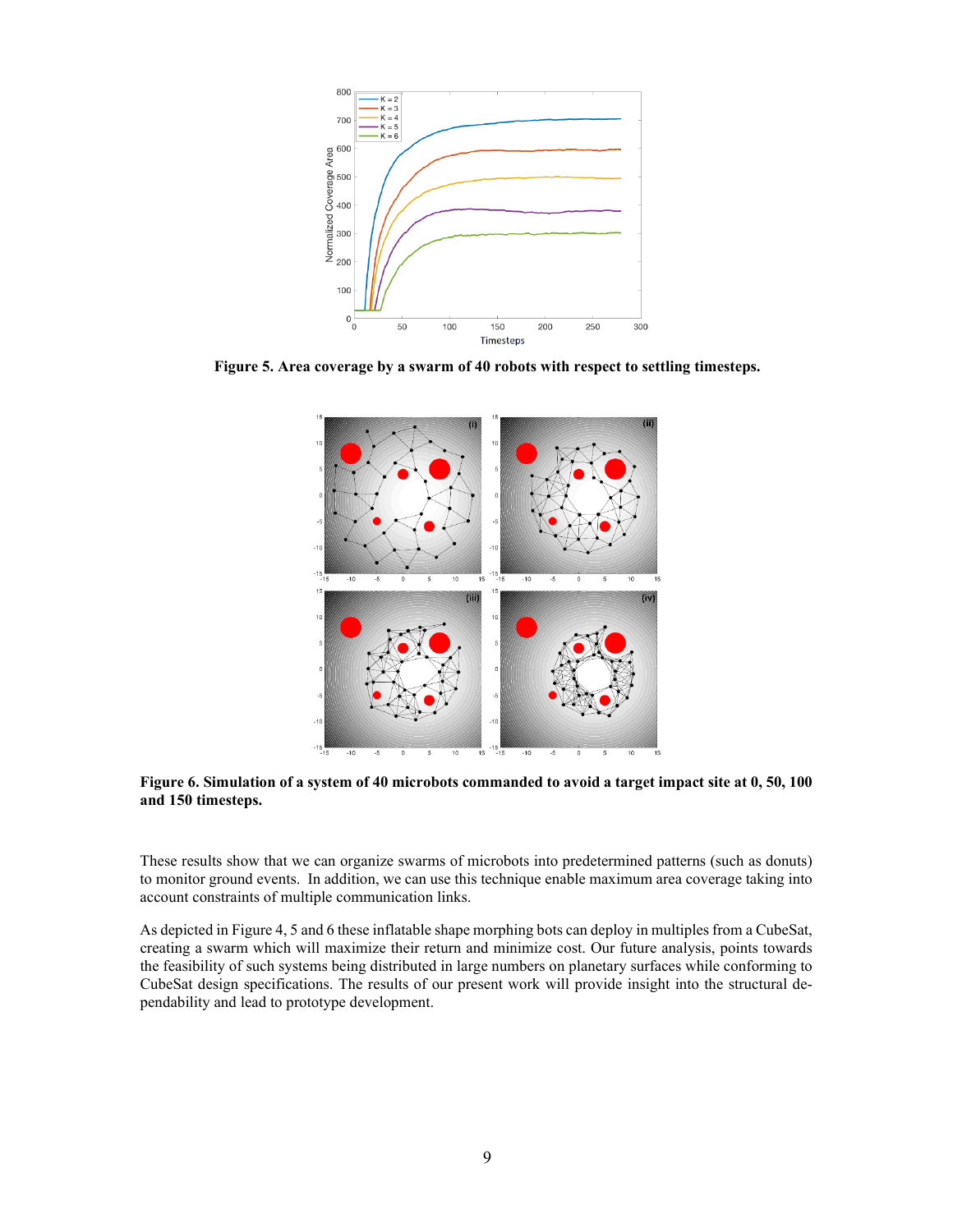## **CONCLUSION**

In this work we analyze the preliminary feasibility of deploying microbots that utilize in-situ or stored resources to attain a deployed configuration. The microbots are packaged as a 'systems on a board' the size of a typical smartphone. Upt o 27 of these microbots are stowed into vertical racks inside a 1U CubeSat sized deployer. The microbots can deploy into ground robots with wheels, a spherical rolling/hopping robot or into hovering aerobots. The hovering aerobots would generate hydrogen on demand to inflate and hover/fly-over obstacle fields. The system will use visual cameras for navigation. Our initial studies these aerobots can travel up to  $1 \text{ m/s}$  and remaining floating for 3 months or more. Utilizing scores of these microbots it maybe possible to systematically explore a region while maintaining one or more communication links with each node. We show it is possible to attain maximum area coverage using these swarms. Furthermore, we show the robots can arrange themselves into desired configurations for on the ground event observation from multiple views. Overall, we show a promising low-cost pathway to deploys hundreds if not thousands of microbots to perform large scale surface and near-surface exploration.

#### <span id="page-9-0"></span>**REFERENCES**

- 1. National Research Council (2011) "Vision and Voyages for Planetary Science in the Decade 2013-2022," 423 pp., National Research Council Press, Washington DC; avail.
- <span id="page-9-1"></span>2. National Research Council, R. Ambrose (Chair), B. Wilcox (Chair), B. Reed, L. Matthies, D. Lavery, D. Korsmeyer, NASA Robotic, Tele-robotic and Autonomous Systems Roadmap: Technology Area 4, April, 2012, National Research Council.
- <span id="page-9-2"></span>3. J. Gale, *Astrobiology of Earth: The Emergence, Evolution and Future of Life on a Planet in Turmoil*, Oxford Univ. Press, 2009.
- <span id="page-9-3"></span>4. M. Calisti, A. Arienti, F. Renda, et al. , "Design and development of a soft robot with crawling and grasping capabilities," *Proc. of IEEE International Conference on Robotics and Automation (ICRA), 2012*, vol., no., pp.4950,4955, 14-18 May 2012.
- <span id="page-9-4"></span>5. Stokes, R. Sheperd, S. Morin et al., A Hybrid Combining Hard and Soft Robots, *Journal of Soft Robotics*, Vol. 1, No. 1, pp. 70--74, 2013.
- 6. Freeland, R. E., et al. "Large inflatable deployable antenna flight experiment results." *Acta Astronautica* 41.4 (1997): 267-277.
- 7. Babuscia, Alessandra, et al. "Inflatable antenna for cubesats: Motivation for development and antenna design." *Acta Astronautica* 91 (2013): 322-332.
- 8. Babuscia, Alessandra, et al. "CommCube 1 and 2: A CubeSat series of missions to enhance communication capabilities for CubeSat." *Aerospace Conference, 2013 IEEE*. IEEE, 2013.
- 9. Ravichandran, M., Thangavelautham, J., "CubeSat Based Inflatable Antennas and Structures for Interplanetary Communication and Tracking," *Interplanetary Small Satellite Conference*, CalTech, 2014.
- <span id="page-9-5"></span>10. Thangavelautham, J., Barfoot, T.D. and D'Eleuterio G.M.T., "Coevolving Communication and Cooperation for Lattice Formation Tasks (Updated)," *Proceedings of the 7th European Conference on Artificial Life (ECAL)*, Dortmund, Germany, September, 2003.
- <span id="page-9-6"></span>11. Thangavelautham, J., Smith, A., Boucher, D., Richard, J. and D'Eleuterio, G. M. T., "Evolving a Scalable Multirobot Controller Using an Artificial Neural Tissue Paradigm," *Proceedings of the IEEE International Conference on Robotics and Automation, April 2007.*
- 12. Kalita, H., Schwartz, S., Asphaug, E., Thangavelautham, J.," Network of Nano-Landers for In-situ Characterization of Asteroid Impact Studies," *Proceedings of the 68th International Astronautic Congress*, 2017.
- 13. J. Thangavelautham, M. S. Robinson, A. Taits, et al., "Flying, hopping Pit-Bots for cave and lava tube exploration on the Moon and Mars" 2nd International Workshop on Instrumentation for Planetary Missions, NASA Goddard, 2014.